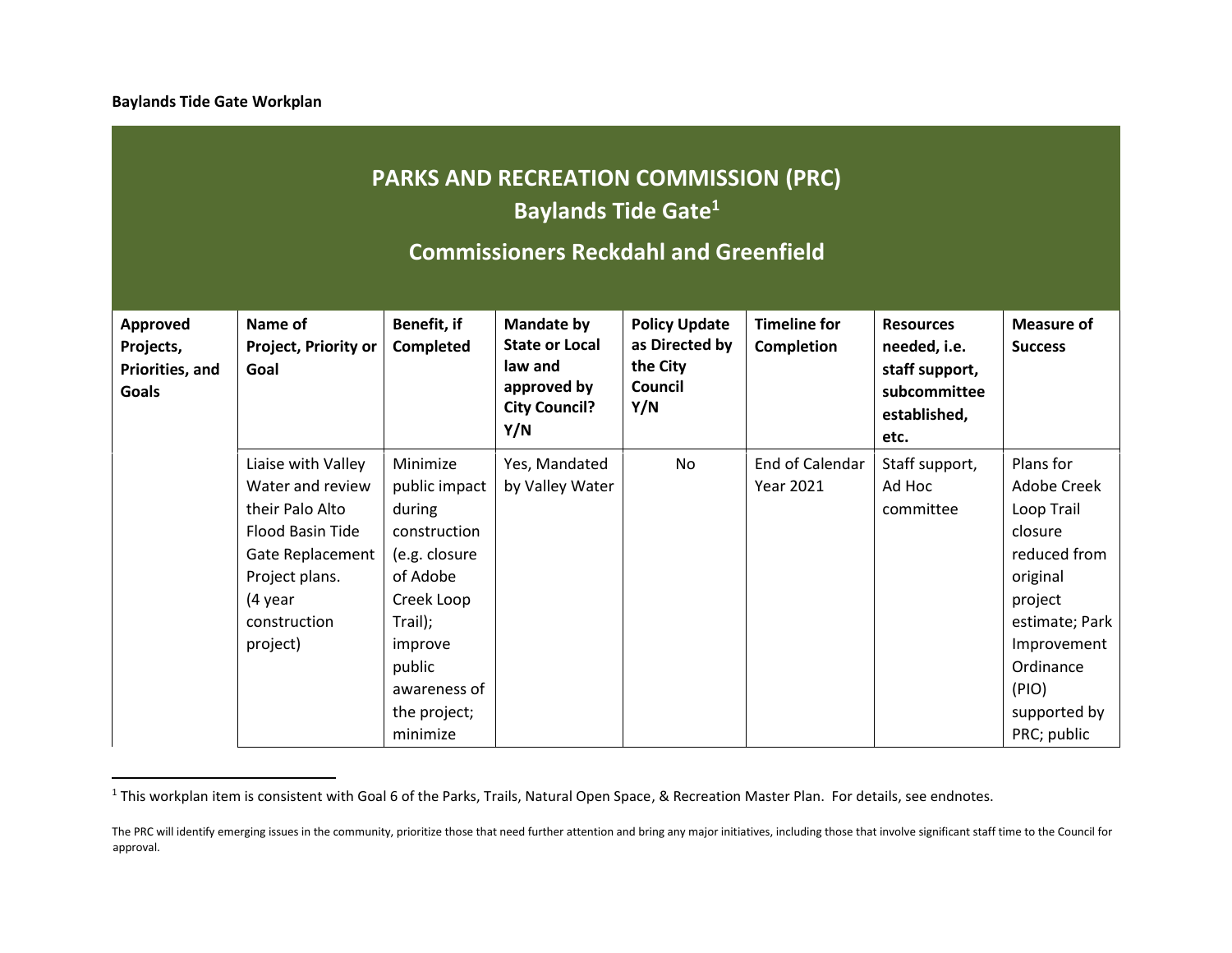|                                                    |                                          | habitat &<br>wildlife<br>impacts;<br>provide a<br>voice and<br>forum for<br>local<br>concerns<br>during the<br>planning<br>process |                                          |                                                             |                                               | input during<br>PIO approval<br>process |
|----------------------------------------------------|------------------------------------------|------------------------------------------------------------------------------------------------------------------------------------|------------------------------------------|-------------------------------------------------------------|-----------------------------------------------|-----------------------------------------|
| Prioritize<br>projects,<br>priorities and<br>goals | Name of<br>Project, Priority or<br>Goal  | Priority 1:<br><b>Urgent</b><br>(within six<br>months)                                                                             | Priority 2: High<br>(within the<br>year) | <b>Priority 3:</b><br><b>Medium</b><br>(within 2)<br>years) | <b>Priority 4: Low</b><br>(beyond 2<br>years) |                                         |
|                                                    | <b>Baylands Tide</b><br>Gate Replacement | $\boldsymbol{x}$                                                                                                                   |                                          |                                                             |                                               |                                         |
|                                                    |                                          |                                                                                                                                    |                                          |                                                             |                                               |                                         |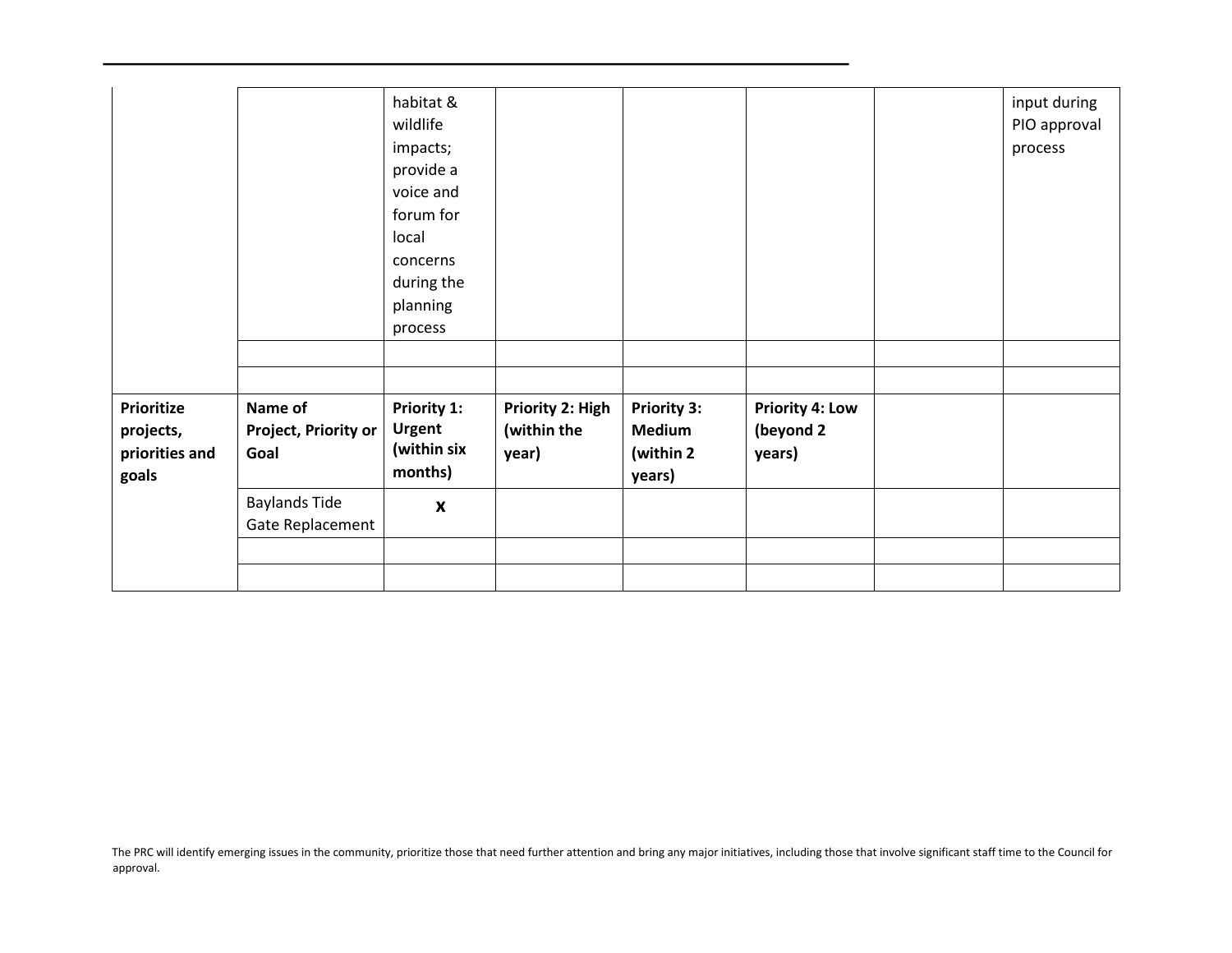**Dog Parks and Restrooms Workplan**

# **PARKS AND RECREATION COMMISSION (PRC) Dog Parks and Restrooms<sup>2</sup>**

## **Commissioners Cribbs and Brown**

| Approved<br>Projects,<br>Priorities, and<br>Goals | Name of<br><b>Project, Priority or</b><br>Goal | Benefit, if<br><b>Completed</b>                                                            | <b>Mandate by</b><br><b>State or Local</b><br>law and<br>approved by<br><b>City Council?</b><br>Y/N | <b>Policy Update</b><br>as Directed by<br>the City<br>Council<br>Y/N | <b>Timeline for</b><br>Completion | <b>Resources</b><br>needed, i.e.<br>staff support,<br>subcommittee<br>established,<br>etc. | <b>Measure of</b><br><b>Success</b>       |
|---------------------------------------------------|------------------------------------------------|--------------------------------------------------------------------------------------------|-----------------------------------------------------------------------------------------------------|----------------------------------------------------------------------|-----------------------------------|--------------------------------------------------------------------------------------------|-------------------------------------------|
|                                                   | Ramos Park<br>Restroom                         | Fulfillment of<br>Parks Master<br>Plan item<br>Increased<br>restroom<br>access at<br>parks | $\mathsf{N}$                                                                                        | $\mathsf{N}$                                                         | Fiscal Year 2022                  | Funding<br>Staff support                                                                   | Completion of<br>restroom<br>construction |
|                                                   | Dog Park<br>Improvements                       | Increased<br>utilization<br>and/or access<br>to dog parks                                  | $\mathsf{N}$                                                                                        | $\mathsf{N}$                                                         | Fiscal Year 2022                  | \$150,000 as<br>designated<br>through Capital<br>Improvement<br>Project (CIP)<br>funding   | Public<br>feedback on<br>improvements     |

<sup>&</sup>lt;sup>2</sup> This workplan item is consistent with Policies 2.D and 2.E of the Parks, Trails, Natural Open Space, & Recreation Master Plan. For details, see endnotes.

The PRC will identify emerging issues in the community, prioritize those that need further attention and bring any major initiatives, including those that involve significant staff time to the Council for approval.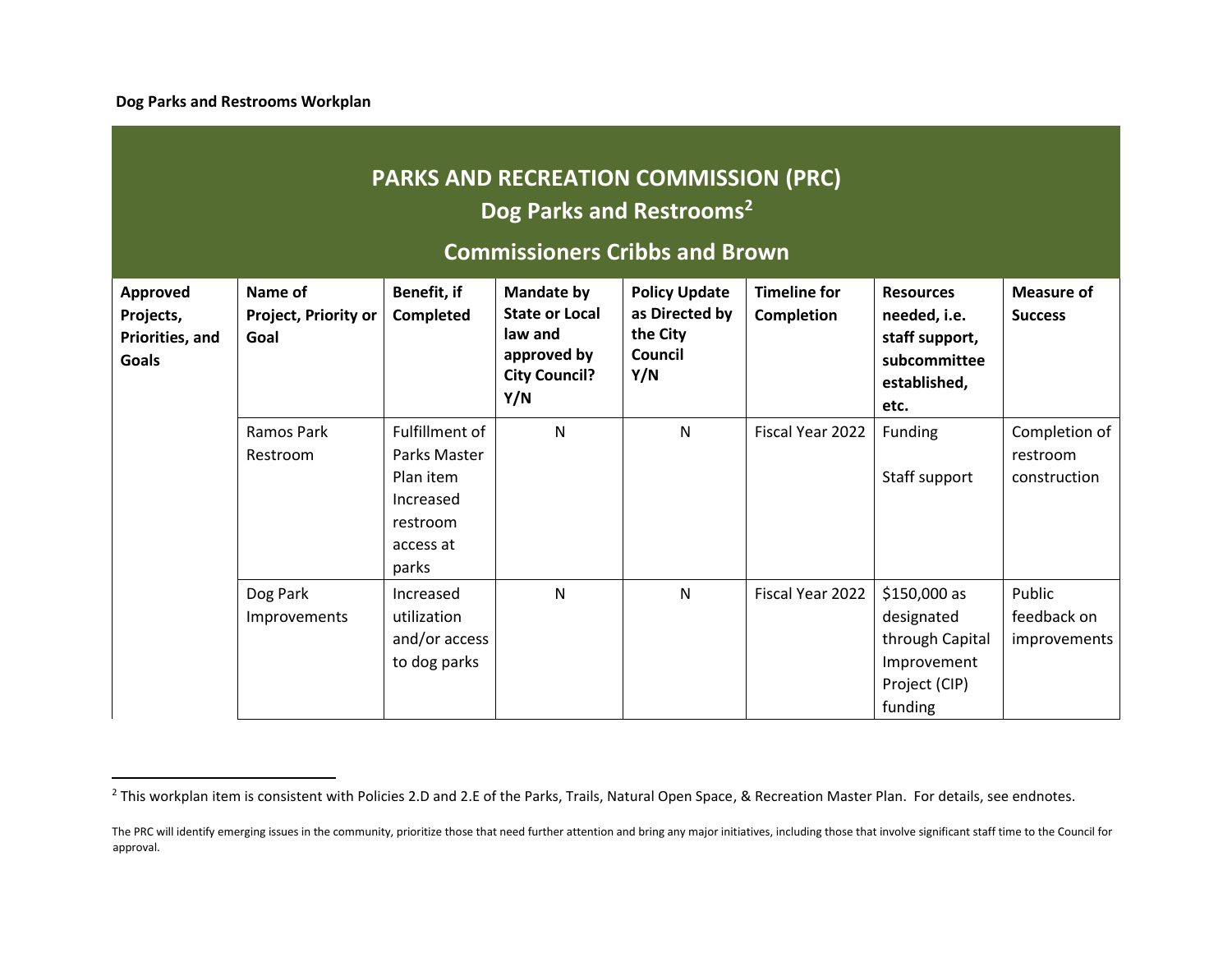|                                                           | Off-leash dog park<br>pilot program                 | Increased<br>availability<br>for off-leash<br>dogs                                            | ${\sf N}$                                | $\mathsf{N}$                                                | <b>Fiscal Year</b><br>2022-pilot<br>program   | Additional<br>funding<br>Staff support<br>Community<br>support                                                                                   | Public<br>feedback on<br>pilot program                     |
|-----------------------------------------------------------|-----------------------------------------------------|-----------------------------------------------------------------------------------------------|------------------------------------------|-------------------------------------------------------------|-----------------------------------------------|--------------------------------------------------------------------------------------------------------------------------------------------------|------------------------------------------------------------|
|                                                           | <b>Public Education</b><br>on Dog Park<br>Practices | Reduce<br>operation<br>and<br>maintenance<br>costs through<br>public<br>education<br>campaign | ${\sf N}$                                | $\mathsf{N}$                                                | Fiscal Year 2022<br>(ongoing)                 | Minimal<br>funding for<br>collateral<br>Information<br>from staff on<br>what costs are<br>greatest<br>Support from<br>community<br>Word of mouth | Decreased<br>costs for<br>operations<br>and<br>maintenance |
|                                                           |                                                     |                                                                                               |                                          |                                                             |                                               |                                                                                                                                                  |                                                            |
| <b>Prioritize</b><br>projects,<br>priorities and<br>goals | Name of<br>Project, Priority or<br>Goal             | <b>Priority 1:</b><br><b>Urgent</b><br>(within six<br>months)                                 | Priority 2: High<br>(within the<br>year) | <b>Priority 3:</b><br><b>Medium</b><br>(within 2)<br>years) | <b>Priority 4: Low</b><br>(beyond 2<br>years) |                                                                                                                                                  |                                                            |
|                                                           | Ramos Park<br>Bathroom                              |                                                                                               | $\boldsymbol{\mathsf{X}}$                |                                                             |                                               |                                                                                                                                                  |                                                            |
|                                                           | Dog Park<br>Improvements                            |                                                                                               |                                          | $\boldsymbol{\mathsf{X}}$                                   |                                               |                                                                                                                                                  |                                                            |
|                                                           | Off-leash Dog Park<br>Pilot Program                 |                                                                                               | $\boldsymbol{\mathsf{X}}$                |                                                             |                                               |                                                                                                                                                  |                                                            |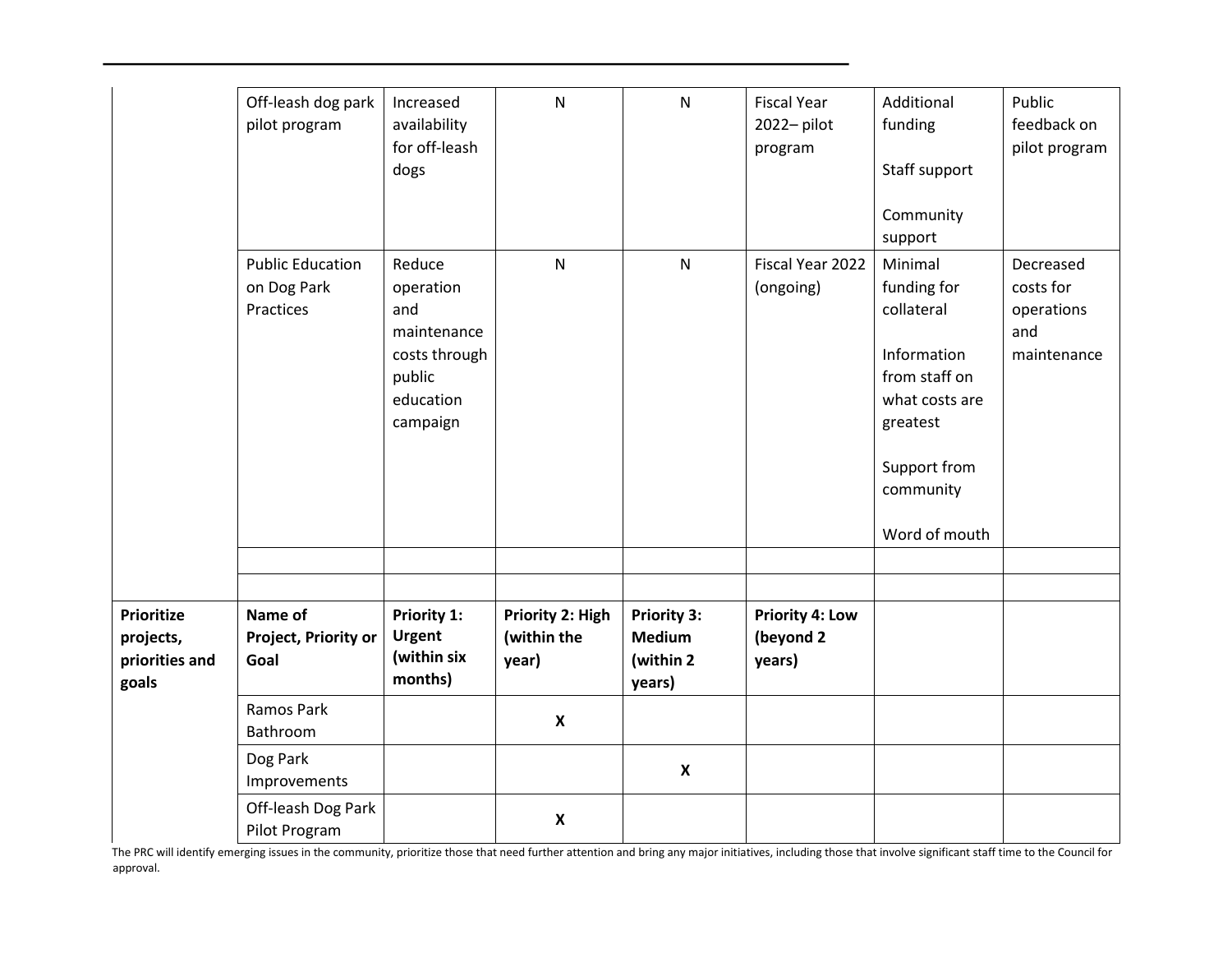| on Dog Park | <b>Public Education</b> | ., |  |  |
|-------------|-------------------------|----|--|--|
| Practices   |                         |    |  |  |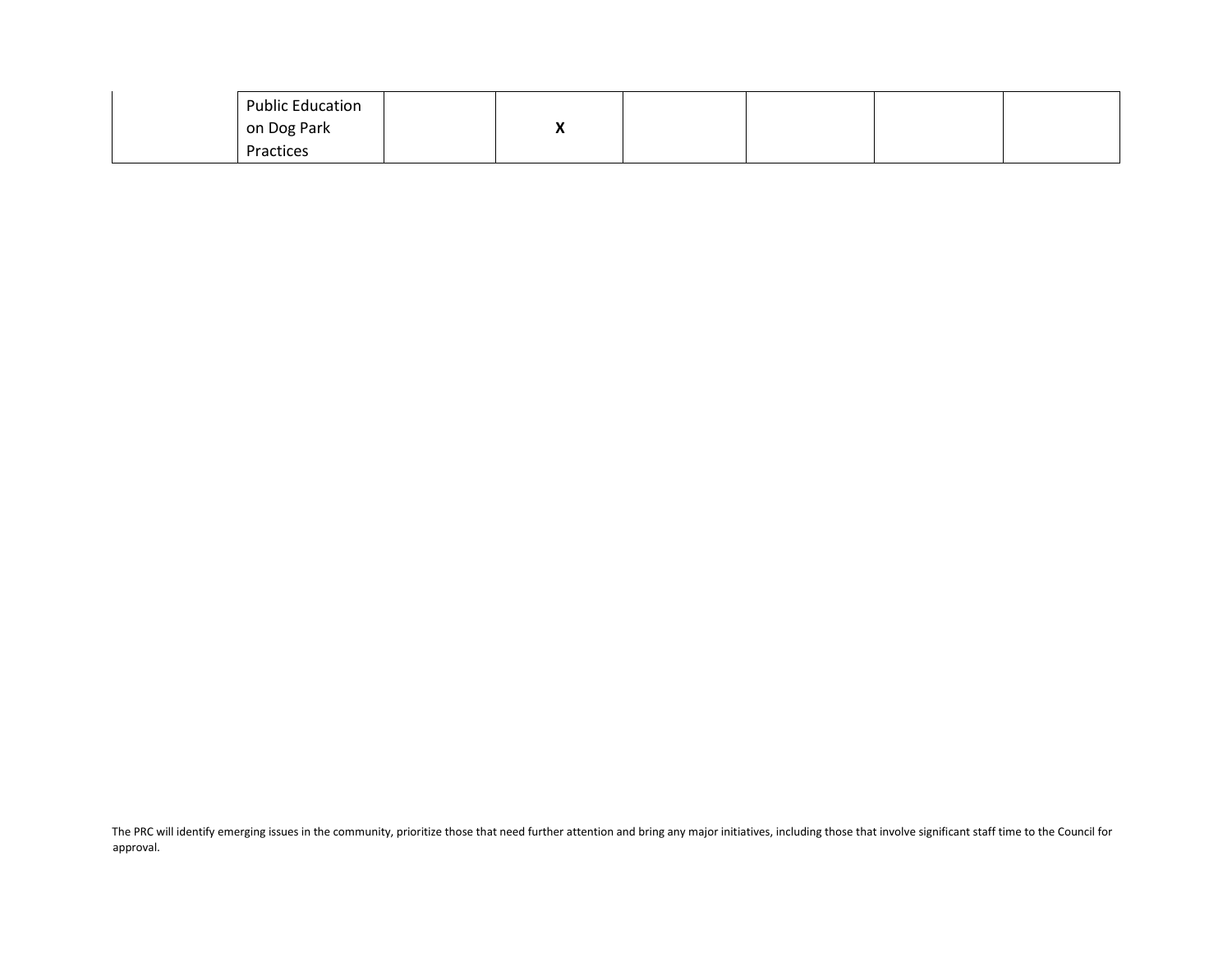**Fund Development Workplan**

# **PARKS AND RECREATION COMMISSION (PRC) Fund Development<sup>3</sup>**

## **Commissioners Cribbs, Brown, and LaMere**

| Approved<br>Projects,<br>Priorities, and<br><b>Goals</b> | Name of<br><b>Project, Priority</b><br>or Goal                                                                         | Benefit, if<br><b>Completed</b>                  | <b>Mandate by</b><br><b>State or Local</b><br>law and<br>approved by<br><b>City Council?</b><br>Y/N | <b>Policy Update</b><br>as Directed by<br>the City<br>Council<br>Y/N | <b>Timeline for</b><br><b>Completion</b> | <b>Resources</b><br>needed, i.e.<br>staff support,<br>subcommittee<br>established,<br>etc. | <b>Measure of</b><br><b>Success</b>          |
|----------------------------------------------------------|------------------------------------------------------------------------------------------------------------------------|--------------------------------------------------|-----------------------------------------------------------------------------------------------------|----------------------------------------------------------------------|------------------------------------------|--------------------------------------------------------------------------------------------|----------------------------------------------|
|                                                          | Support for<br>Community<br><b>Services</b><br>Department (CSD)<br>Events                                              | Community<br>events will<br>continue             | N                                                                                                   | $N - but could$<br>be necessary                                      | Fiscal Year 2022                         | Staff support<br>Funding from<br>Palo Alto<br>Recreation<br>Foundation                     | Number of<br>events<br>supported             |
|                                                          | Palo Alto<br>Recreation<br>Foundation<br>(PARF) and<br><b>Friends of Parks</b><br>(FOP) Fundraising<br>& Relationships | PRC work<br>with<br>nonprofits to<br>support CSD | $\mathsf{N}$                                                                                        | $\mathsf{N}$                                                         | Fiscal Year 2022                         | PRC liaison<br>Minimal staff<br>support<br>Community<br>Support                            | Communication<br>and on-going<br>partnership |

<sup>&</sup>lt;sup>3</sup> This workplan item is consistent with Policy 5G and Programs 5.G.1, 5.G.2, 5.G.3, and 5.G.4 of the Parks, Trails, Natural Open Space, & Recreation Master Plan. For details, see endnotes.

The PRC will identify emerging issues in the community, prioritize those that need further attention and bring any major initiatives, including those that involve significant staff time to the Council for approval.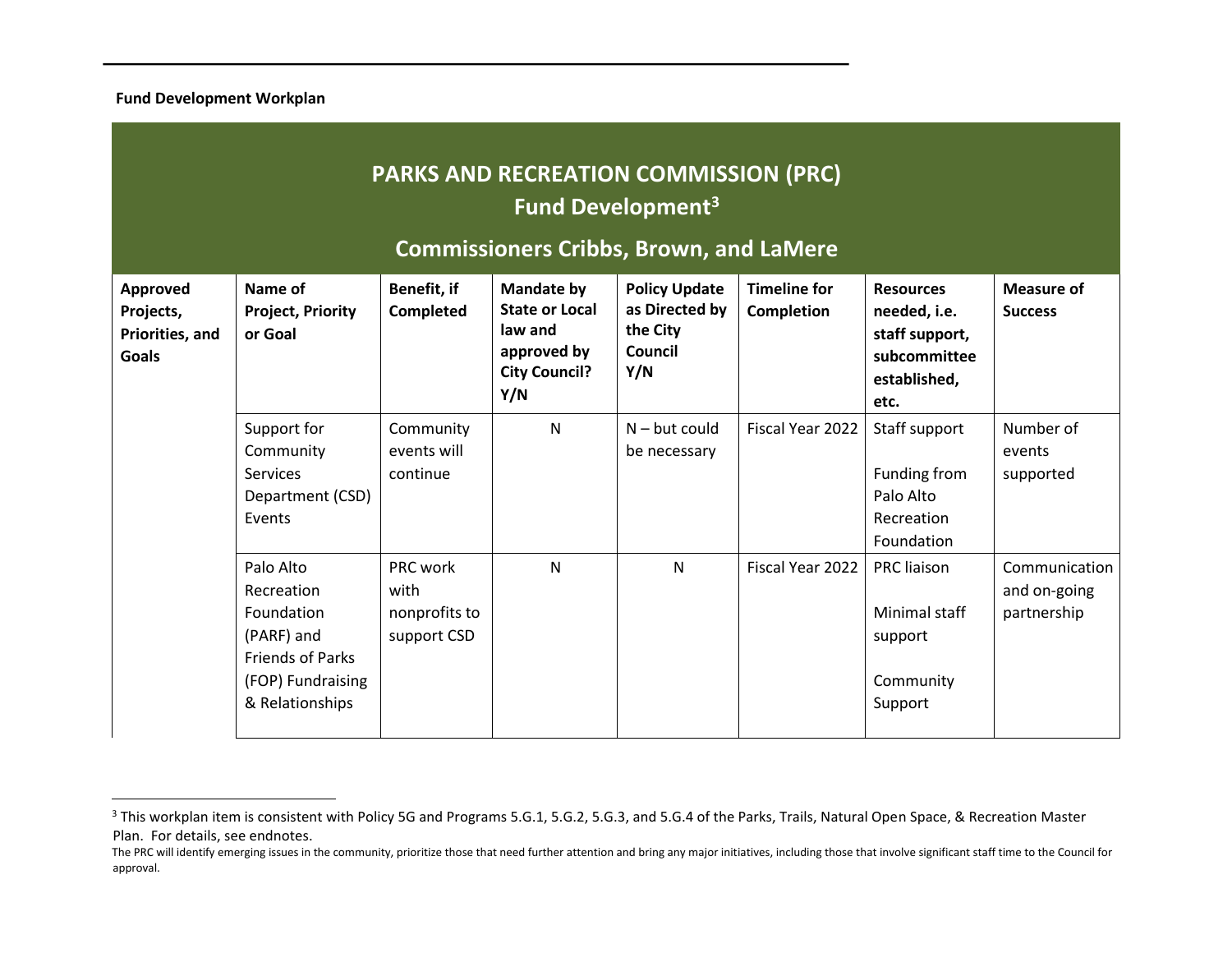|                                                           | <b>Public Donations</b><br>and Sponsorship<br>Guidelines              | Need for<br>Clear<br>guidelines<br>about<br>providing<br>funding to<br>CSD projects<br>- program<br>and Capital<br>Improvement<br>Project | $\mathsf{N}$                             | $\mathsf{N}$                                               | Fiscal Year 2022                              | <b>Staff Support</b><br><b>Existing City</b><br>Policies       | Guidelines<br>Published         |
|-----------------------------------------------------------|-----------------------------------------------------------------------|-------------------------------------------------------------------------------------------------------------------------------------------|------------------------------------------|------------------------------------------------------------|-----------------------------------------------|----------------------------------------------------------------|---------------------------------|
|                                                           | Review gaps in<br>Capital<br>Improvement<br>Project (CIP)<br>planning | Opportunity<br>for<br>community<br>to contribute                                                                                          | ${\sf N}$                                | $\mathsf{N}$                                               | FY 2022<br>(On going)                         | <b>Staff Support</b><br>Public<br>Education &<br>Communication | PRC review of<br>CIP priorities |
| <b>Prioritize</b><br>projects,<br>priorities and<br>goals | Name of<br><b>Project, Priority</b><br>or Goal                        | <b>Priority 1:</b><br><b>Urgent</b><br>(within six<br>months)                                                                             | Priority 2: High<br>(within the<br>year) | <b>Priority 3:</b><br><b>Medium</b><br>(within 2<br>years) | <b>Priority 4: Low</b><br>(beyond 2<br>years) |                                                                |                                 |
|                                                           | Support for<br>Community<br><b>Service Events</b>                     | $\boldsymbol{X}$                                                                                                                          |                                          |                                                            |                                               |                                                                |                                 |
|                                                           | PARF and FOP<br>Fundraising &<br>Relationships                        |                                                                                                                                           | $\mathbf{x}$                             |                                                            |                                               |                                                                |                                 |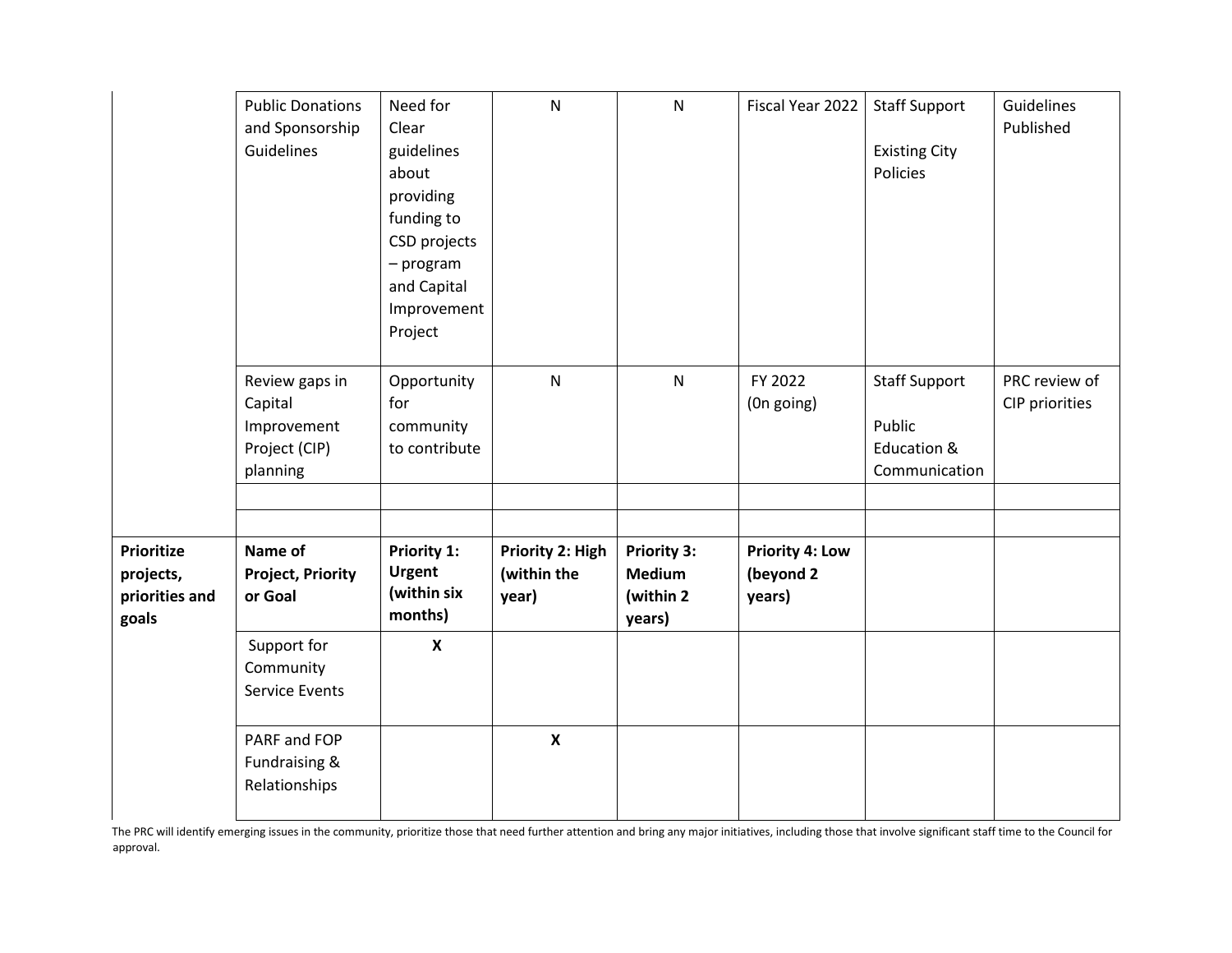| <b>Public Donations</b><br>and Sponsorship<br>guidelines | ,, |  |  |
|----------------------------------------------------------|----|--|--|
|                                                          |    |  |  |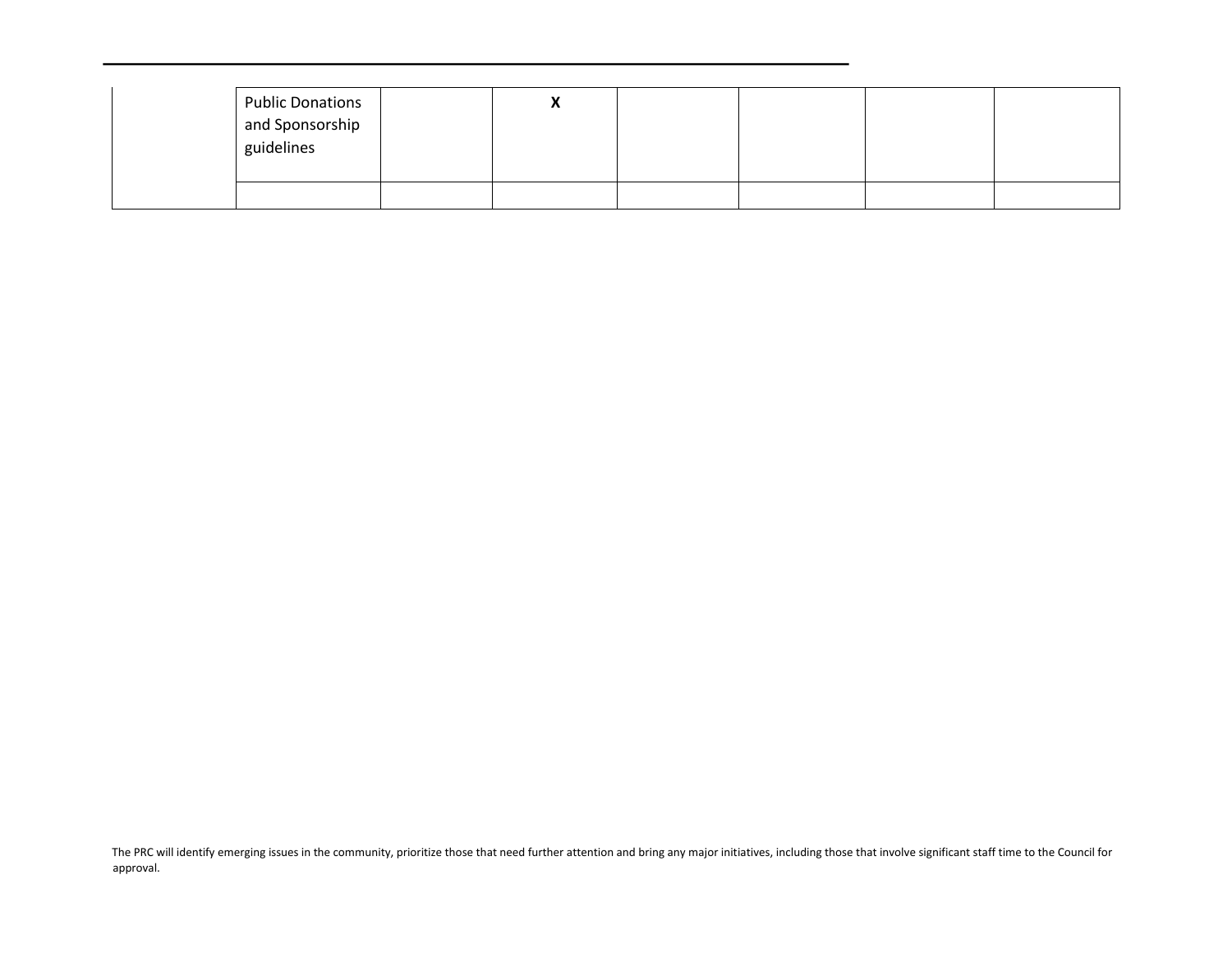|                                                                 | <b>PARKS AND RECREATION COMMISSION</b><br>New Recreation Opportunities <sup>4</sup><br><b>Commissioners Cribbs, Reckdahl, and LaMere</b> |                                                              |                                                                                                     |                                                                      |                                          |                                                                                                        |                                            |  |  |  |  |
|-----------------------------------------------------------------|------------------------------------------------------------------------------------------------------------------------------------------|--------------------------------------------------------------|-----------------------------------------------------------------------------------------------------|----------------------------------------------------------------------|------------------------------------------|--------------------------------------------------------------------------------------------------------|--------------------------------------------|--|--|--|--|
| <b>Approved</b><br>Projects,<br>Priorities, and<br><b>Goals</b> | Name of<br><b>Project, Priority</b><br>or Goal                                                                                           | Benefit, if<br><b>Completed</b>                              | <b>Mandate by</b><br><b>State or Local</b><br>law and<br>approved by<br><b>City Council?</b><br>Y/N | <b>Policy Update</b><br>as Directed by<br>the City<br>Council<br>Y/N | <b>Timeline for</b><br><b>Completion</b> | <b>Resources</b><br>needed, i.e.<br>staff support,<br>subcommittee<br>established,<br>etc.             | <b>Measure of</b><br><b>Success</b>        |  |  |  |  |
|                                                                 | Investigate<br>development<br>possibility of a<br>City Gym                                                                               | City does not<br>have a gym                                  | $\mathsf{N}$                                                                                        | N                                                                    | <b>Calendar Years</b><br>$2021 - 2023$   | Limited staff<br>Support<br>Citizens<br>Advisory<br>Committee<br>Established<br><b>Private Funding</b> | Further<br>community<br>discussions        |  |  |  |  |
|                                                                 | Baylands 10.5<br>Acres assessment<br>and investigation<br>of possible<br>development<br>projects and                                     | Needed<br>playing fields,<br>enhanced<br>athletic<br>complex | N                                                                                                   | N                                                                    | Calendar Year<br>2021<br>Planning        | Limited staff<br>support<br>Private funding                                                            | <b>Further</b><br>community<br>discussions |  |  |  |  |

<sup>&</sup>lt;sup>4</sup> This workplan item is consistent with Goal 5, Policies 5.D, 5.D.1, 5.D.2, and 5.D.3, and Program 5.F.1 of the Parks, Trails, Natural Open Space, & Recreation Master Plan. For details, see endnotes.

The PRC will identify emerging issues in the community, prioritize those that need further attention and bring any major initiatives, including those that involve significant staff time to the Council for approval.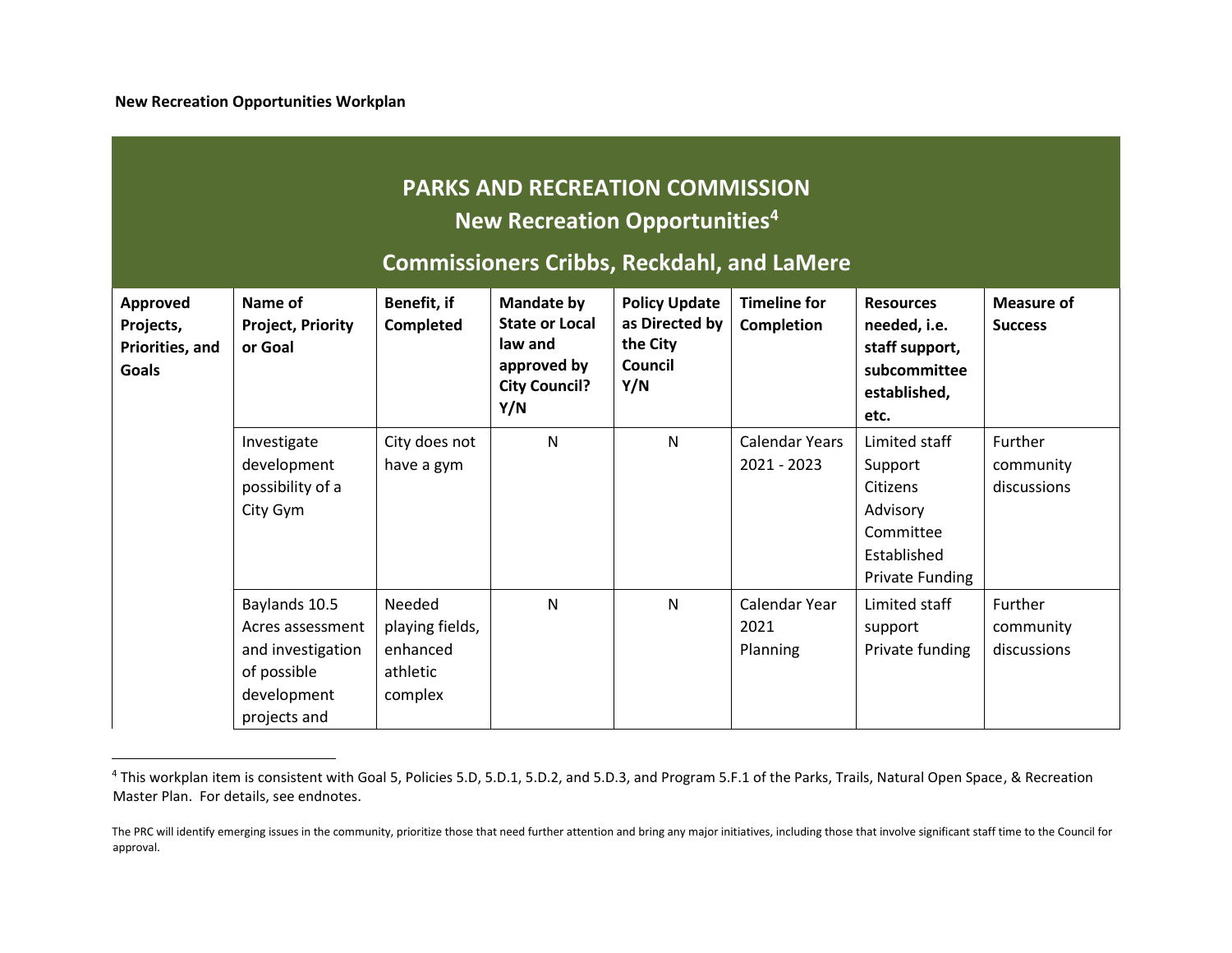| potential<br>timelines                                                                                                |                                                                              |              |              |                                                                                        |                                                                                                                                                                       |                                                                                             |
|-----------------------------------------------------------------------------------------------------------------------|------------------------------------------------------------------------------|--------------|--------------|----------------------------------------------------------------------------------------|-----------------------------------------------------------------------------------------------------------------------------------------------------------------------|---------------------------------------------------------------------------------------------|
| <b>Skate Park</b>                                                                                                     | Venue for<br>skateboarders                                                   | $\mathsf{N}$ | Y            | Calendar Year<br>2021 Planning<br>Calendar Year<br>2022<br>Completion                  | City Staff-<br>Private funding<br><b>Public Works</b><br>and Community<br><b>Services</b><br>Departments<br>Community<br><b>Advisory Group</b><br>Privately<br>funded | Further<br>community<br>discussions and a<br>recommendation<br>forwarded to<br>City Council |
| Golf - First Tee<br>Silicon Valley<br>(FTSV)<br>Partnership                                                           | Expanded<br>Golf<br>opportunities<br>for Youth<br>Improvement<br>to facility | $\mathsf{N}$ | ${\sf N}$    | Calendar Year<br>2021 Planning<br><b>Calendar Years</b><br>$2022 - 2023$<br>Completion | Limited staff<br>time including<br>golf course<br>vendor<br>Funded by First<br>Tee of Silicon<br>Valley                                                               | Golf course<br>improvements<br>More youth<br>involved in<br>benefits from<br>golf           |
| <b>Shared Facilities</b><br>between City of<br>Palo Alto (CPA)<br>and Palo Alto<br>Unified School<br>District (PAUSD) | More<br>facilities for<br>community                                          | $\mathsf{N}$ | $\mathsf{N}$ | Calendar Year<br>2021                                                                  | CPA/PAUSD<br>leadership<br>discussion<br>Create policy<br>for shared<br>facilities                                                                                    | Increased<br>community<br>access to school<br>district<br>recreational<br>facilities        |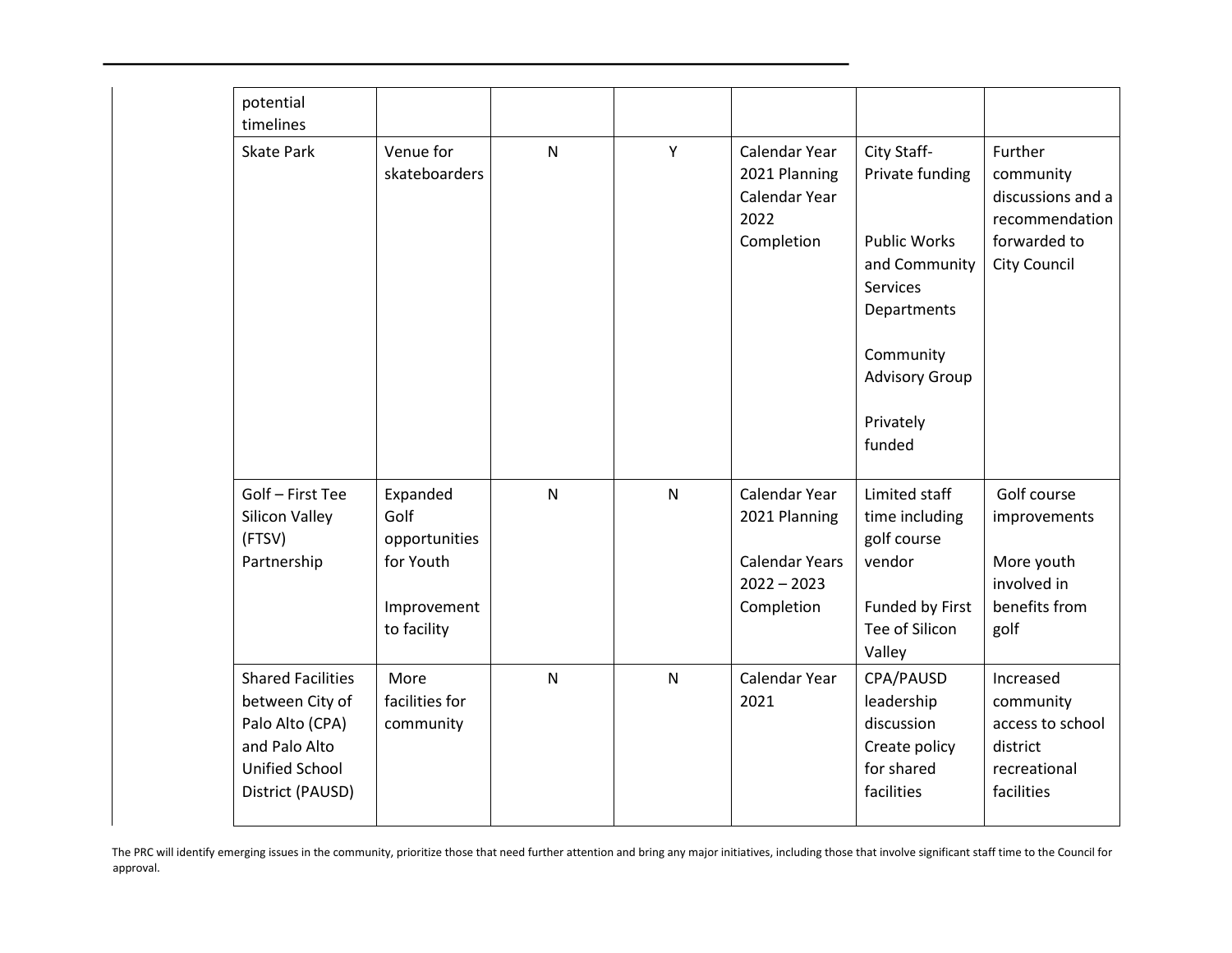|                                                           | Survey of facilities<br>and sports<br>organizations in<br>CPA to assess<br>ethnic and gender<br>opportunities |                                                        |                                          |                                                            |                                               | Report on<br>completed<br>survey |
|-----------------------------------------------------------|---------------------------------------------------------------------------------------------------------------|--------------------------------------------------------|------------------------------------------|------------------------------------------------------------|-----------------------------------------------|----------------------------------|
| <b>Prioritize</b><br>projects,<br>priorities and<br>goals | Name of<br><b>Project, Priority</b><br>or Goal                                                                | Priority 1:<br><b>Urgent</b><br>(within six<br>months) | Priority 2: High<br>(within the<br>year) | <b>Priority 3:</b><br><b>Medium</b><br>(within 2<br>years) | <b>Priority 4: Low</b><br>(beyond 2<br>years) |                                  |
|                                                           | City Gym                                                                                                      | $\mathbf x$                                            |                                          |                                                            |                                               |                                  |
|                                                           | 10.5 Acres /<br>recreation land<br>from golf course<br>project                                                | $\boldsymbol{\mathsf{X}}$                              |                                          |                                                            |                                               |                                  |
|                                                           | <b>Build new</b><br>Skatepark                                                                                 | $\boldsymbol{\mathsf{X}}$                              |                                          |                                                            |                                               |                                  |
|                                                           | Golf - First Tee<br>Silicon Valley<br>Partnership                                                             |                                                        | $\boldsymbol{\mathsf{x}}$                |                                                            |                                               |                                  |
|                                                           | Shared facilities<br>between CPA and<br><b>PAUSD</b>                                                          | $\boldsymbol{\mathsf{X}}$                              |                                          |                                                            |                                               |                                  |
|                                                           | Survey of facilities<br>and sports<br>organizations in                                                        |                                                        | $\boldsymbol{\mathsf{x}}$                |                                                            |                                               |                                  |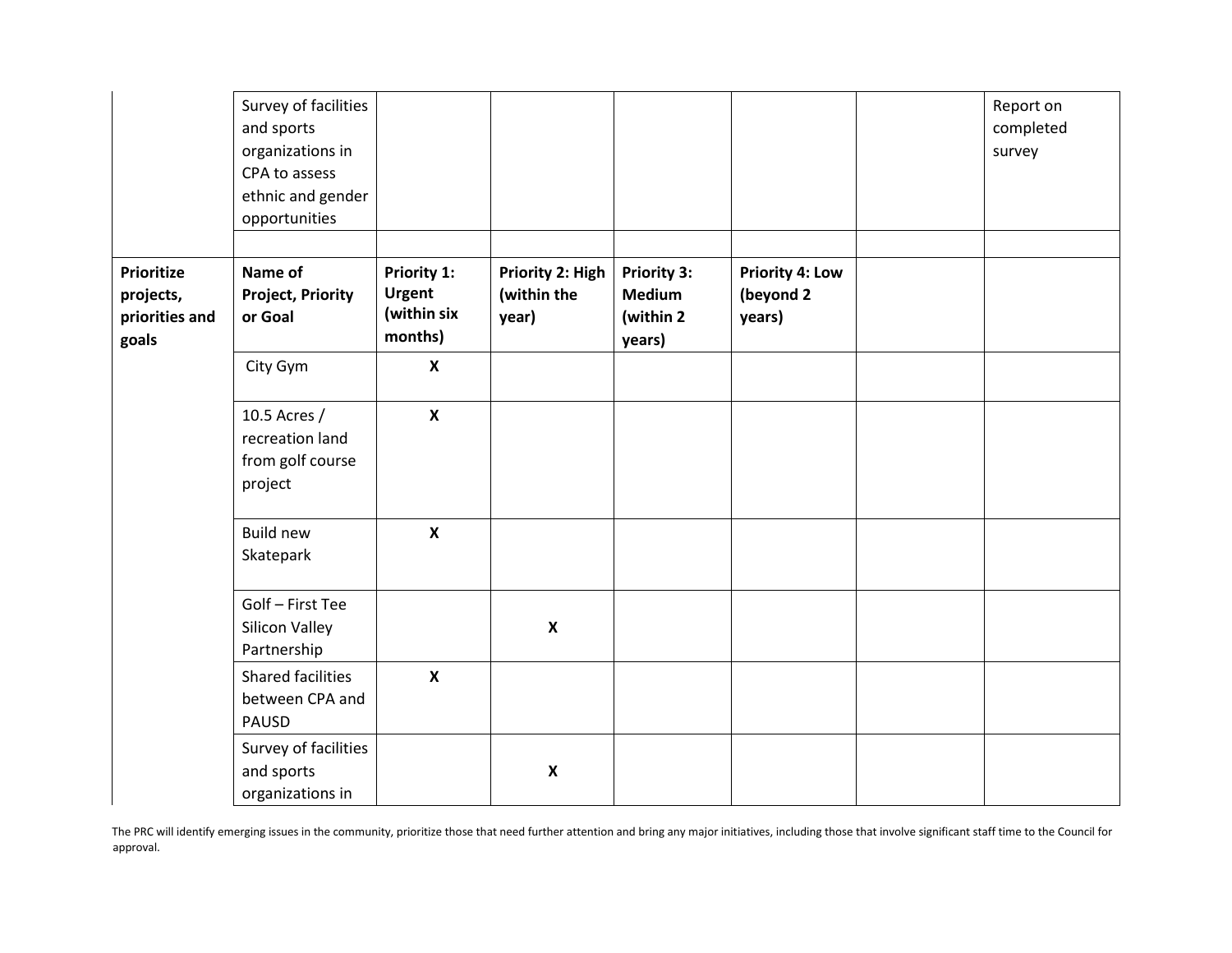| CPA to assess<br>ethnic and gender<br>opportunities |  |  |  |
|-----------------------------------------------------|--|--|--|
|                                                     |  |  |  |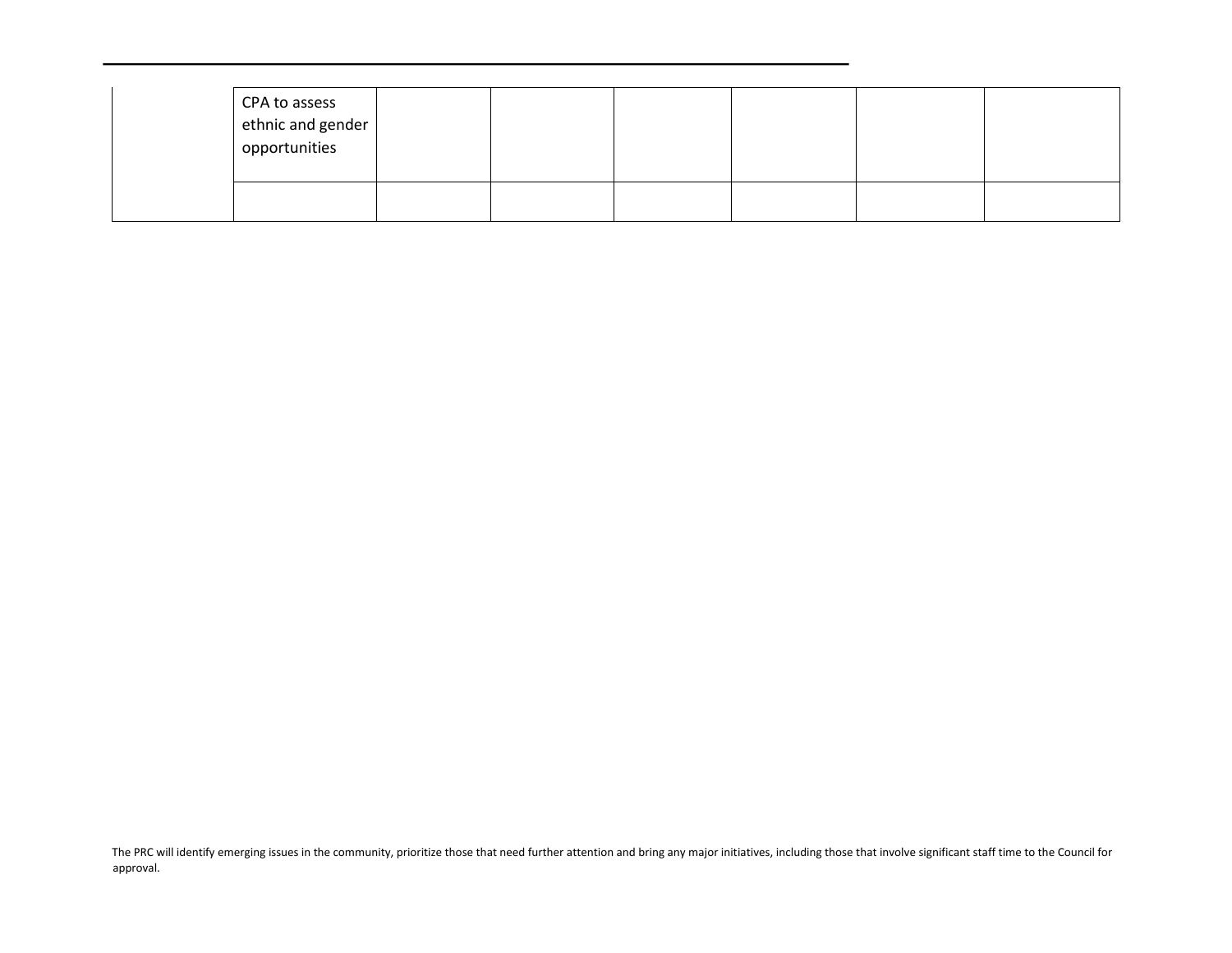**Foothills Nature Preserve Workplan**

# **PARKS AND RECREATION COMMISSION Foothills Nature Preserve<sup>5</sup>**

## **Commissioners Greenfield, Moss, and Olson**

| Approved<br>Projects,<br>Priorities, and<br><b>Goals</b> | Name of<br><b>Project, Priority or</b><br>Goal                                                                                                                                | Benefit, if<br>Completed                                                               | <b>Mandate by</b><br><b>State or Local</b><br>law and<br>approved by<br><b>City Council?</b><br>Y/N | <b>Policy Update</b><br>as Directed<br>by the City<br>Council<br>Y/N | <b>Timeline for</b><br>Completion | <b>Resources</b><br>needed, i.e.<br>staff support,<br>subcommittee<br>established,<br>etc. | <b>Measure of</b><br><b>Success</b>                                                                                                |
|----------------------------------------------------------|-------------------------------------------------------------------------------------------------------------------------------------------------------------------------------|----------------------------------------------------------------------------------------|-----------------------------------------------------------------------------------------------------|----------------------------------------------------------------------|-----------------------------------|--------------------------------------------------------------------------------------------|------------------------------------------------------------------------------------------------------------------------------------|
|                                                          | <b>Foothills Nature</b><br>Preserve<br>Stewardship and<br>Policy review and<br>recommendations:<br>Fees, waivers,<br>capacity limits,<br>group and<br>commercial use,<br>etc. | Habitat &<br>wildlife<br>preservation,<br>manage<br>increased<br>visitation<br>demands | $\mathsf{N}$                                                                                        | Υ                                                                    | Calendar Year<br>2021             | Staff support,<br>Ad Hoc<br>committee,<br>community<br>partnerships                        | Recommendations<br>to City Council to<br>manage increased<br>visitation<br>demands with<br>minimal impact to<br>habitat & wildlife |

<sup>&</sup>lt;sup>5</sup> This workplan item is consistent with Goal 4, Policies 4.A and 6.D of the Parks, Trails, Natural Open Space, & Recreation Master Plan. For details, see endnotes.

The PRC will identify emerging issues in the community, prioritize those that need further attention and bring any major initiatives, including those that involve significant staff time to the Council for approval.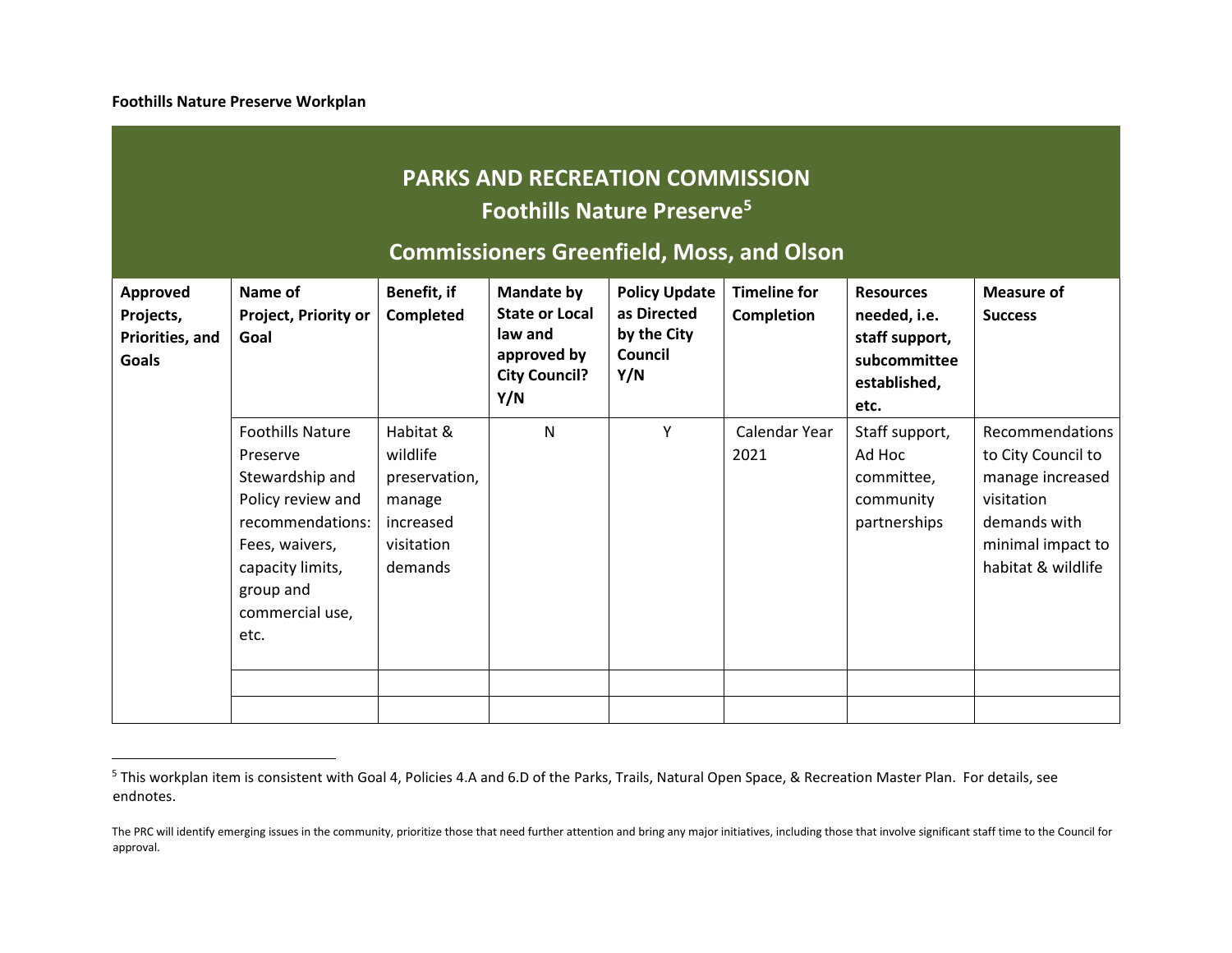| <b>Prioritize</b><br>projects,<br>priorities and<br>goals | Name of<br><b>Project, Priority or</b><br>Goal                   | Priority 1:<br><b>Urgent</b><br>(within six<br>months) | <b>Priority 2:</b><br>High (within<br>the year) | <b>Priority 3:</b><br><b>Medium</b><br>(within 2)<br>years) | <b>Priority 4: Low</b><br>(beyond 2<br>years) |  |
|-----------------------------------------------------------|------------------------------------------------------------------|--------------------------------------------------------|-------------------------------------------------|-------------------------------------------------------------|-----------------------------------------------|--|
|                                                           | <b>Foothills Nature</b><br>Preserve<br>Stewardship and<br>Policy | X                                                      |                                                 |                                                             |                                               |  |
|                                                           |                                                                  |                                                        |                                                 |                                                             |                                               |  |
|                                                           |                                                                  |                                                        |                                                 |                                                             |                                               |  |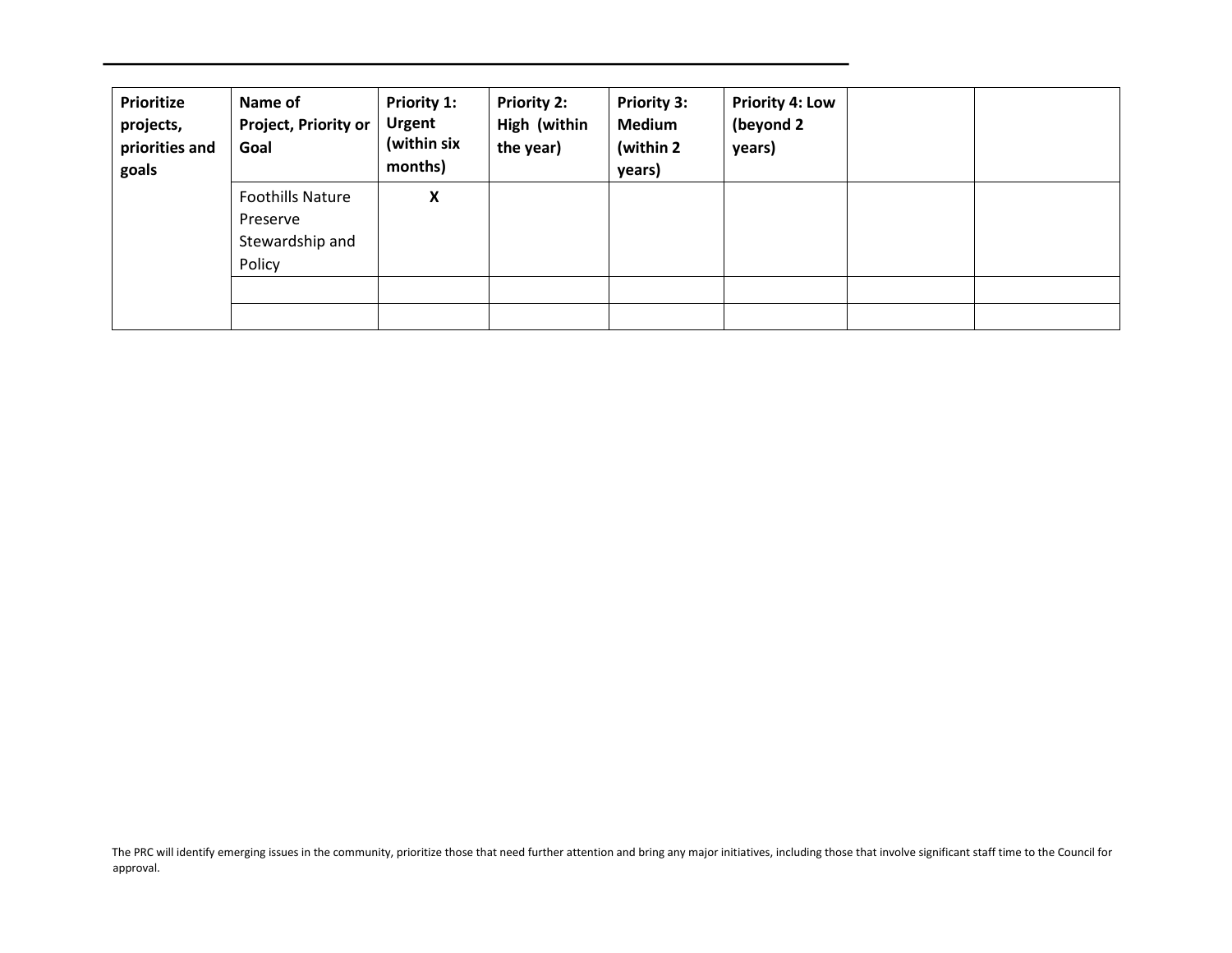# **PARKS AND RECREATION COMMISSION (PRC) Capital Improvement Projects Review<sup>6</sup>**

**Commissioners Moss, Brown, and LaMere**

| Approved<br>Projects,<br>Priorities, and<br><b>Goals</b> | Name of<br><b>Project, Priority or</b><br>Goal                                                                                       | Benefit, if<br>Completed                                                                   | <b>Mandate by</b><br><b>State or Local</b><br>law and<br>approved by<br><b>City Council?</b><br>Y/N | <b>Policy Update</b><br>as Directed by<br>the City<br>Council<br>Y/N | <b>Timeline for</b><br><b>Completion</b>          | <b>Resources</b><br>needed, i.e.<br>staff support,<br>subcommittee<br>established,<br>etc. | <b>Measure of</b><br><b>Success</b>                                                        |
|----------------------------------------------------------|--------------------------------------------------------------------------------------------------------------------------------------|--------------------------------------------------------------------------------------------|-----------------------------------------------------------------------------------------------------|----------------------------------------------------------------------|---------------------------------------------------|--------------------------------------------------------------------------------------------|--------------------------------------------------------------------------------------------|
|                                                          | Identify potential<br>supplemental<br>funding<br>opportunities<br>Fiscal Year 2022-<br>2026 Capital<br>Improvement<br>Projects (CIP) | Ability to<br>identify<br>fundraising<br>opportunities                                     | $\mathsf{N}$                                                                                        | $\mathsf{N}$                                                         | October 2021                                      | PRC supports<br>staff                                                                      | List of gaps to<br>PRC.                                                                    |
|                                                          | CIP Review by PRC<br>for Fiscal Year<br>2023-2027 Capital<br>Plan for Parks,<br>Open Space, and<br>Golf projects.                    | Provide PRC<br>feedback to<br>Staff and City<br>Council on<br>the priority<br>and focus of | N                                                                                                   | N                                                                    | Finance<br>Committee<br><b>Budget</b><br>Hearings | PRC supports<br>staff                                                                      | <b>CIP Capital</b><br>Plan for Parks,<br>Open Space,<br>and Golf<br>projects<br>discussed, |

<sup>&</sup>lt;sup>6</sup> This workplan item is consistent with Goals 1 and 2, Policies 2.A, 2.A.2, and 2.A.4 of the Parks, Trails, Natural Open Space, & Recreation Master Plan. For details, see endnotes.

The PRC will identify emerging issues in the community, prioritize those that need further attention and bring any major initiatives, including those that involve significant staff time to the Council for approval.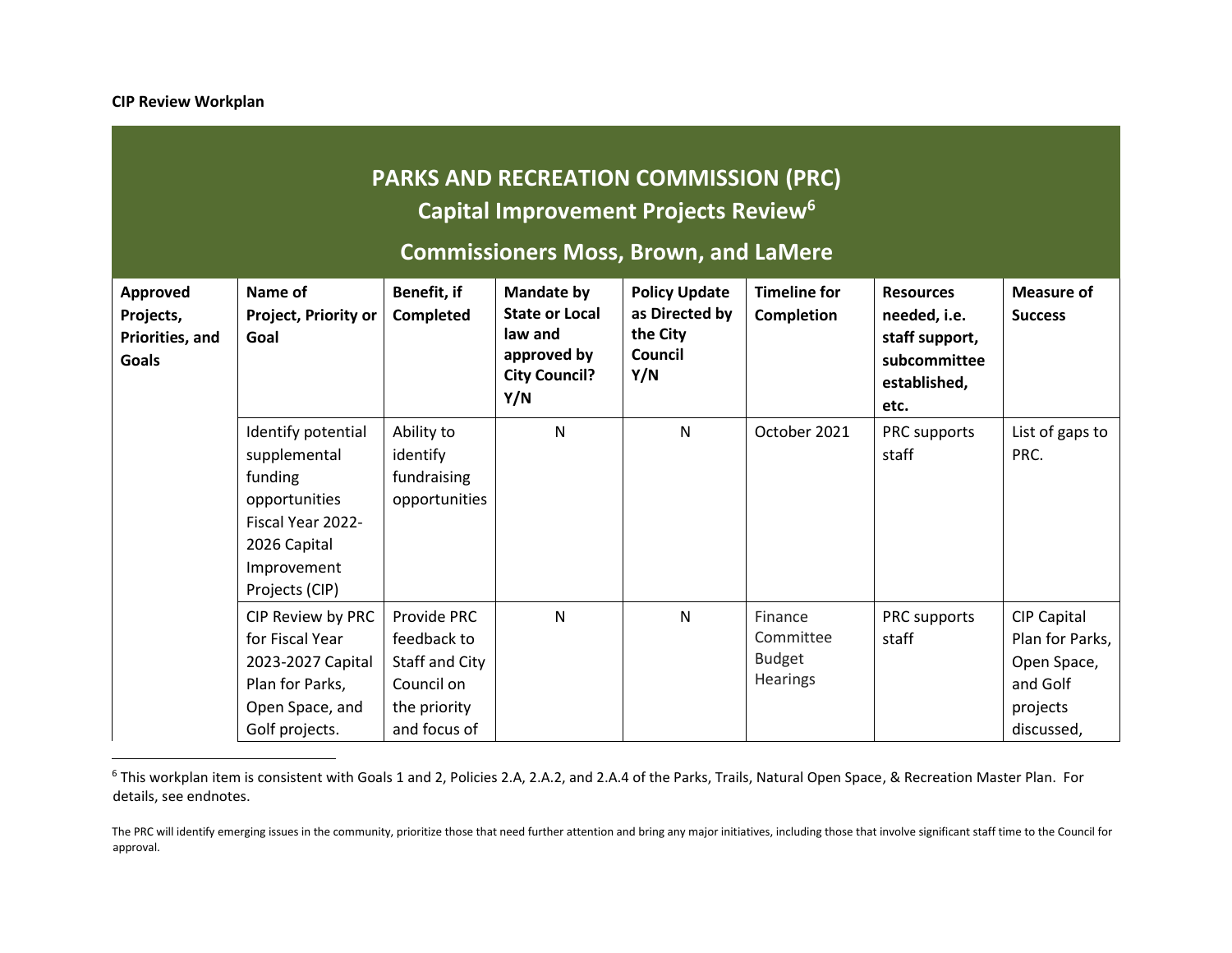|                                                           |                                                                   | proposed CIP<br>projects                               |                                                 |                                                             | For FY 2023-<br>2027 CIP<br>Budget cycle.     | reviewed, and<br>prioritized for<br>Staff. |
|-----------------------------------------------------------|-------------------------------------------------------------------|--------------------------------------------------------|-------------------------------------------------|-------------------------------------------------------------|-----------------------------------------------|--------------------------------------------|
|                                                           |                                                                   |                                                        |                                                 |                                                             |                                               |                                            |
| <b>Prioritize</b><br>projects,<br>priorities and<br>goals | Name of<br>Project, Priority or<br>Goal                           | Priority 1:<br><b>Urgent</b><br>(within six<br>months) | <b>Priority 2: High</b><br>(within the<br>year) | <b>Priority 3:</b><br><b>Medium</b><br>(within 2)<br>years) | <b>Priority 4: Low</b><br>(beyond 2<br>years) |                                            |
|                                                           | CIP Review by PRC<br>for Fiscal Year<br>2023-2027 Capital<br>Plan |                                                        |                                                 |                                                             |                                               |                                            |
|                                                           |                                                                   |                                                        |                                                 |                                                             |                                               |                                            |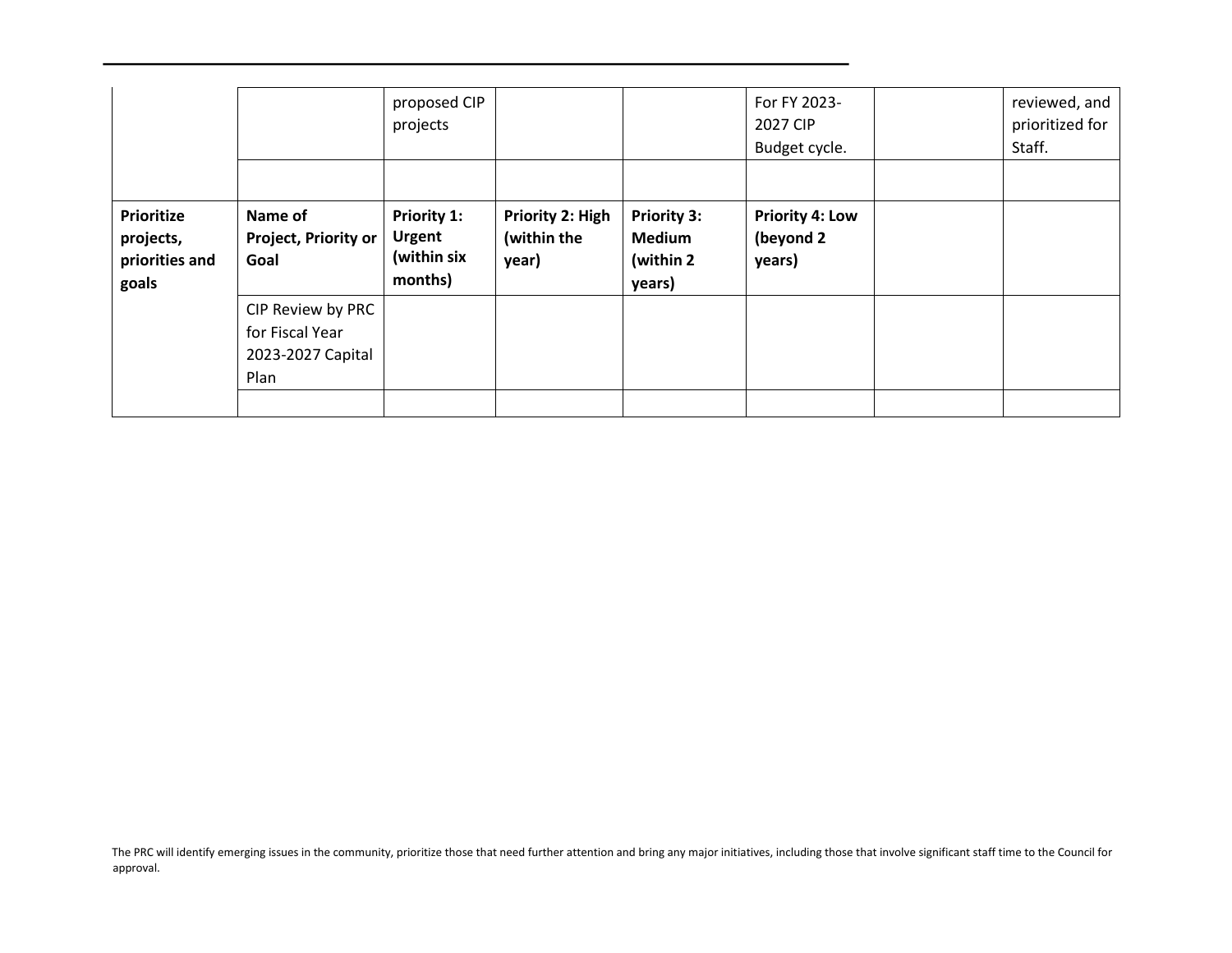**Racquet Court Policy Workplan**

# **PARKS AND RECREATION COMMISSION (PRC) Racquet Court Policy<sup>7</sup>**

### **Commissioners Olson and Reckdahl**

| Approved<br>Projects,<br>Priorities, and<br><b>Goals</b> | Name of<br><b>Project, Priority</b><br>or Goal                      | Benefit, if<br>Completed                                                                                                                                 | Mandate by<br><b>State or Local</b><br>law and<br>approved by<br><b>City Council?</b><br>Y/N | <b>Policy Update</b><br>as Directed<br>by the City<br>Council<br>Y/N | <b>Timeline for</b><br><b>Completion</b> | <b>Resources</b><br>needed, i.e.<br>staff support,<br>subcommittee<br>established,<br>etc. | <b>Measure of</b><br><b>Success</b>                                                                                                                                                                                |
|----------------------------------------------------------|---------------------------------------------------------------------|----------------------------------------------------------------------------------------------------------------------------------------------------------|----------------------------------------------------------------------------------------------|----------------------------------------------------------------------|------------------------------------------|--------------------------------------------------------------------------------------------|--------------------------------------------------------------------------------------------------------------------------------------------------------------------------------------------------------------------|
|                                                          | Review tennis<br>and pickleball<br>court use rules<br>and policies. | Work with staff<br>and<br>tennis/pickleball<br>community to<br>address issues<br>and improve<br>policy and<br>adopt rules<br>pertaining to<br>pickleball | $\mathsf{N}$                                                                                 | $\mathsf{N}$                                                         | Calendar Year<br>2021                    | Staff support,<br>Ad Hoc<br>committee                                                      | Forwarding a<br>recommendation<br>to Staff or City<br>Council on rules<br>and policy<br>changes.<br>High court usage<br>and satisfied<br>court users while<br>limiting the<br>amount of time<br>required of staff. |

<sup>&</sup>lt;sup>7</sup> This workplan item is consistent with Policy 1.F and Programs 1.F.1 and 1.F.2 of the Parks, Trails, Natural Open Space, & Recreation Master Plan. For details, see endnotes.

The PRC will identify emerging issues in the community, prioritize those that need further attention and bring any major initiatives, including those that involve significant staff time to the Council for approval.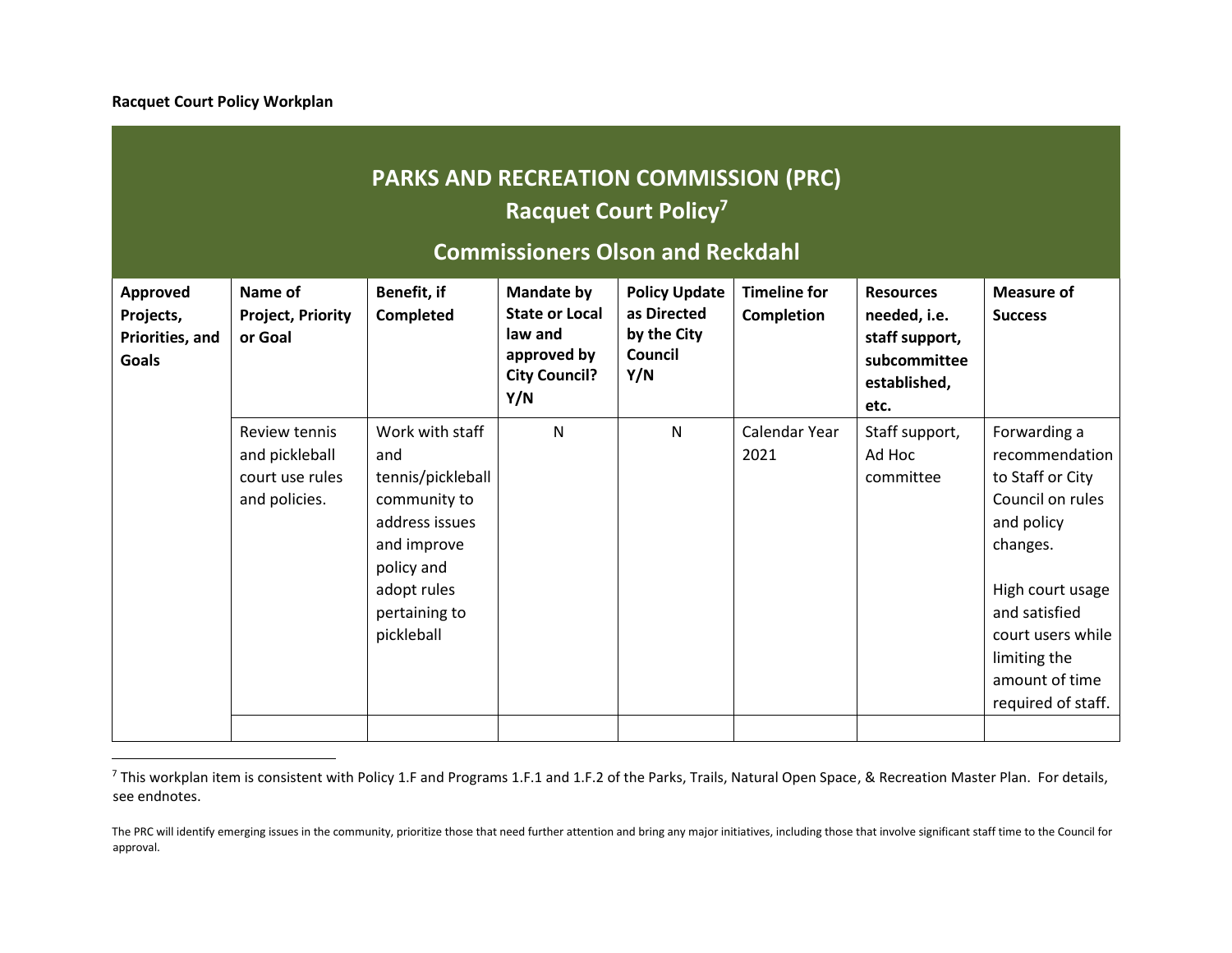| <b>Prioritize</b><br>projects,<br>priorities and<br>goals | Name of<br><b>Project, Priority</b><br>or Goal                      | <b>Priority 1:</b><br><b>Urgent</b><br>(within six<br>months) | <b>Priority 2:</b><br>High (within<br>the year) | <b>Priority 3:</b><br><b>Medium</b><br>(within 2)<br>years) | <b>Priority 4: Low</b><br>(beyond 2<br>years) |  |
|-----------------------------------------------------------|---------------------------------------------------------------------|---------------------------------------------------------------|-------------------------------------------------|-------------------------------------------------------------|-----------------------------------------------|--|
|                                                           | Review tennis<br>and pickleball<br>court use rules<br>and policies. |                                                               | X                                               |                                                             |                                               |  |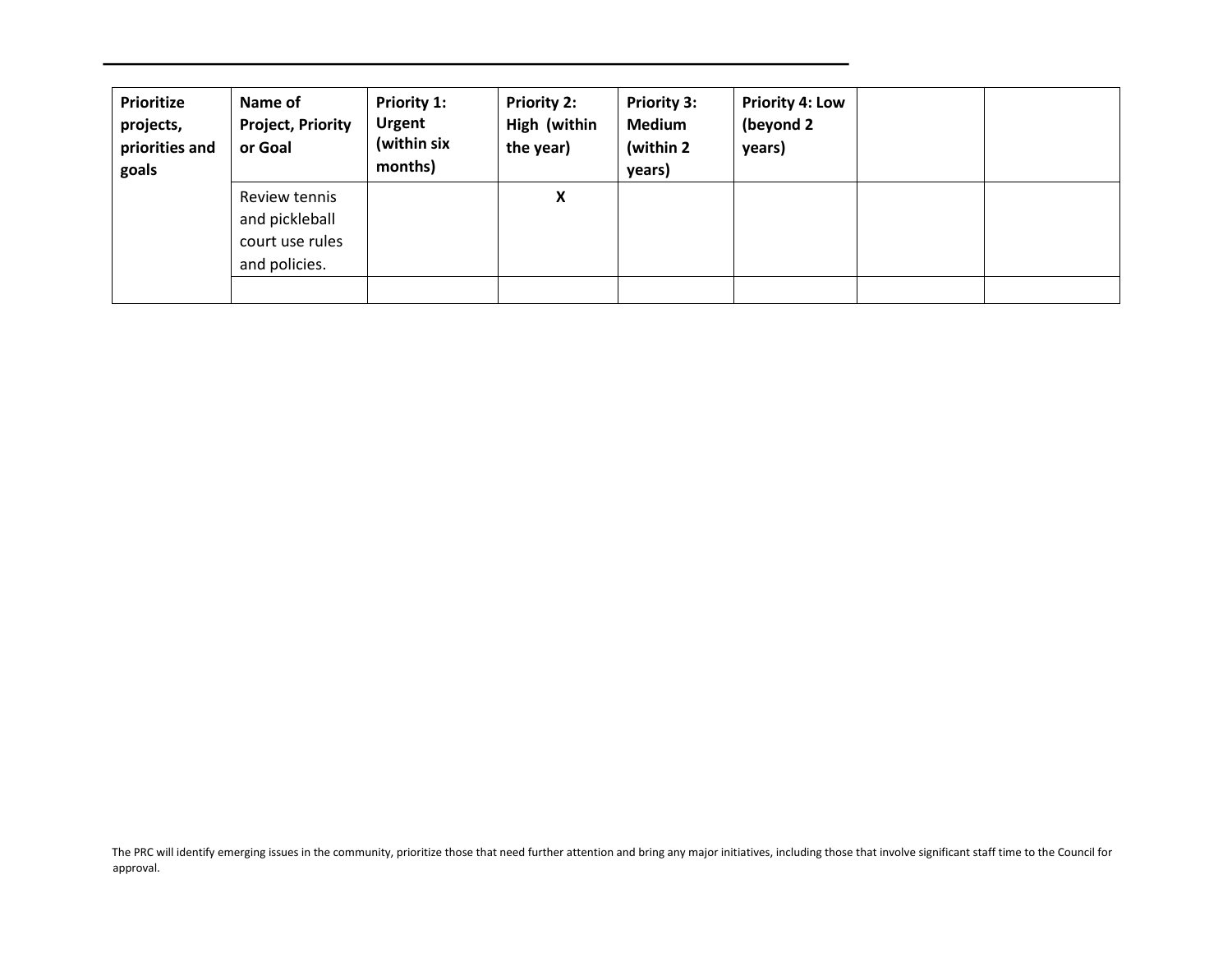### *Endnotes:*

### **Baylands Tide Gate workplan:**

Goal 6: Manage Palo Alto's land and services effectively, efficiently and sustainably utilizing quantitative and qualitative measures.

### **Dog Parks and Restrooms workplan:**

Policy 2.D Actively pursue adding dedicated, fenced dog parks in multiple neighborhoods, equitably distributed between north and south Palo Alto. The size of the dog parks will vary but should strive to be at least 1/4 acres. Dog parks should not be placed in open space preserves.

Policy 2.E The City will actively pursue adding park restrooms in parks that are approximately 2 acres or larger, have amenities that encourage visitors to stay in the park, have a high level of use and have no nearby restrooms.

### **Fund Development workplan:**

Policy 5.G Pursue other/private funding sources for recreation programming, capital improvement projects and facility maintenance. Program 5.G.1 Encourage foundations to assist with soliciting sponsorships and grants.

Program 5.G.2 Create a more formalized annual or one-time sponsorship program that provides the donor with marketing and promotional opportunities.

Program 5.G.3 Contract or add job responsibilities for managing fundraising and developing donors for the park system to pursue funding opportunities and sponsorships.

Program 5.G.4 Engage non-profit friends groups to seek donor funding, including foundation grants, corporate giving and small and major philanthropic gifts by individuals, for priority projects and programs.

### **New Recreation Opportunities workplan:**

Goal 5: Develop innovative programs, services and strategies for expanding the park and recreation system.

Policy 5.D Explore alternative uses for newly acquired parkland to optimize for long-term community benefit.

Program 5.D.1 Determine optimal usage for Foothill Park's 7.7 acres of parkland.

Program 5.D.2 Evaluate optimal usage, including open space, for 10.5-acre land bank created by golf course reconstruction in the Baylands.

Program 5.D.3 Evaluate feasible uses for the south end of El Camino Park.

Policy 5.F Enhance partnerships and collaborations with Palo Alto Unified School District and Stanford University to support access and joint use of facilities, where appropriate, for effective delivery of services and programs.

Program 5.F.1 Partner with PAUSD to open middle and high school recreation facilities for community use (basketball, badminton, indoor soccer, swimming pools, tennis courts) during the evening, weekend and summer hours.